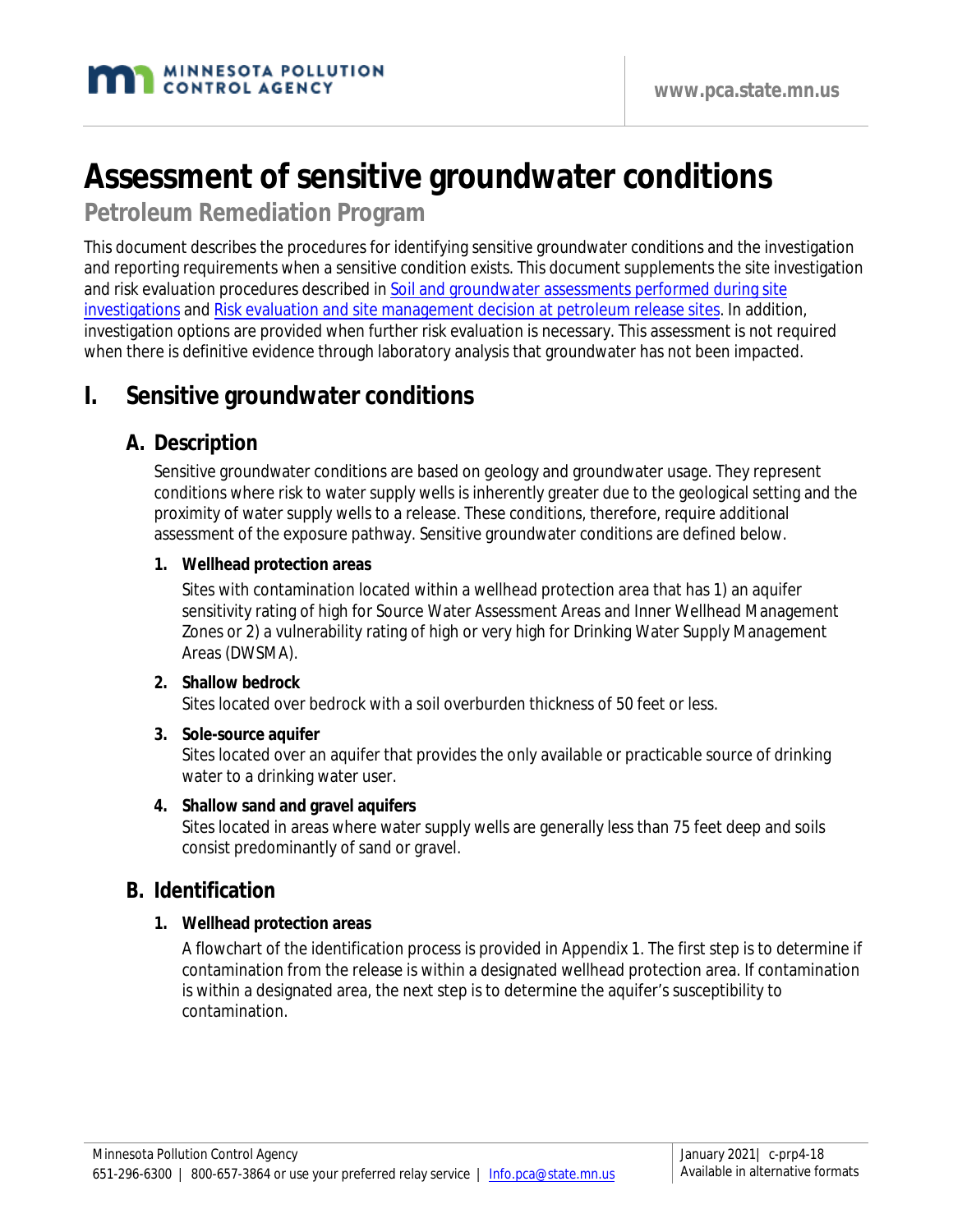#### **Determine if contamination is within a wellhead protection area**

[Petroleum Remediation Program maps online](http://pca-gis02.pca.state.mn.us/prp/index.html) is used to determine if a site is within a designated area. The three designated wellhead protection areas depicted in Petroleum Remediation Program (PRP) Maps Online are 1) DWSMA), 2) Source Water Assessment Area (SWAA), and 3) Inner Wellhead Management Zone (IWMZ).

If contamination from the release is located in one of these three areas, proceed with determining the aquifer's susceptibility to contamination. If contamination from the release is not located in one of these areas, this sensitive condition does not exist.

#### **Determine if the wellhead protection area is susceptible to contamination**

If contamination is within a DWSMA, use [PRP maps online](http://pca-gis02.pca.state.mn.us/prp/index.html) to review the DSWMA Vulnerability map layer. If the DWSMA vulnerability rating is high or very high in the area of the contamination, a sensitive groundwater condition exists.

If contamination is within a SWAA or IWMZ, use [PRP maps online](http://pca-gis02.pca.state.mn.us/prp/index.html) to locate the aquifer sensitivity rating in the designated area's identification pop-up window. If the aquifer sensitivity rating is high, a sensitive groundwater condition exists.

#### **Minnesota Department of Health Assistance**

The Minnesota Department of Health (MDH) [Source Water Protection Unit](https://www.health.state.mn.us/communities/environment/water/swp/index.htm) may be able to provide more information about a public water system than what is contained in a Source Water Assessment. Staff may be able to sample wells for tritium or volatile organic compounds if a well is at risk and current data are unavailable. They can assist in obtaining historical well sampling results, reviewing aquifer test designs, and sharing equipment.

#### **2. Shallow bedrock**

Bedrock depth, or overburden thickness, may be obtained from several sources: site investigation data, nearby well records, and published geospatial data. Soil borings are the preferred and best source of site-specific information, but the data must be conclusive, not drilling refusal due to rocks or dense soil. Similarly, nearby well records must have fairly consistent bedrock depths to be considered a reliable measure of overburden thickness at the site. A statewide depth to bedrock map is available from the [Minnesota Geological Survey](http://www.mngs.umn.edu/index.html) (MGS) and can be viewed in [MGS's web](https://umn.maps.arcgis.com/apps/StorytellingSwipe/index.html?appid=c36a3951cc174e6f9bdee7514b11b7e7)[based mapping application.](https://umn.maps.arcgis.com/apps/StorytellingSwipe/index.html?appid=c36a3951cc174e6f9bdee7514b11b7e7)

If the overburden thickness is 50 feet or less, a sensitive groundwater condition exists. If more than 50 feet of overburden exists, this sensitive condition does not exist.

For sites located in karst areas with an overburden thickness of 50 feet or less, supplemental investigation and reporting requirements are described in Groundwater investigations in karst [areas.](https://www.pca.state.mn.us/sites/default/files/c-prp4-09.pdf)

#### **3. Sole-source aquifer**

Identifying a sole-source aquifer condition involves considering all potential drinking water sources to determine if there is only one available or practicable source for the site. Factors to consider when evaluating a potential source include the ability of the source to meet the water usage needs of the site and the inherent water quality of the source[. Minnesota Well Index](https://mnwellindex.web.health.state.mn.us/) records, [USGS hydrologic atlases,](http://mn.water.usgs.gov/publications/) [Minnesota County Atlases,](https://cse.umn.edu/mgs/county-geologic-atlas) and local well drillers may be useful sources for inventorying potential sources.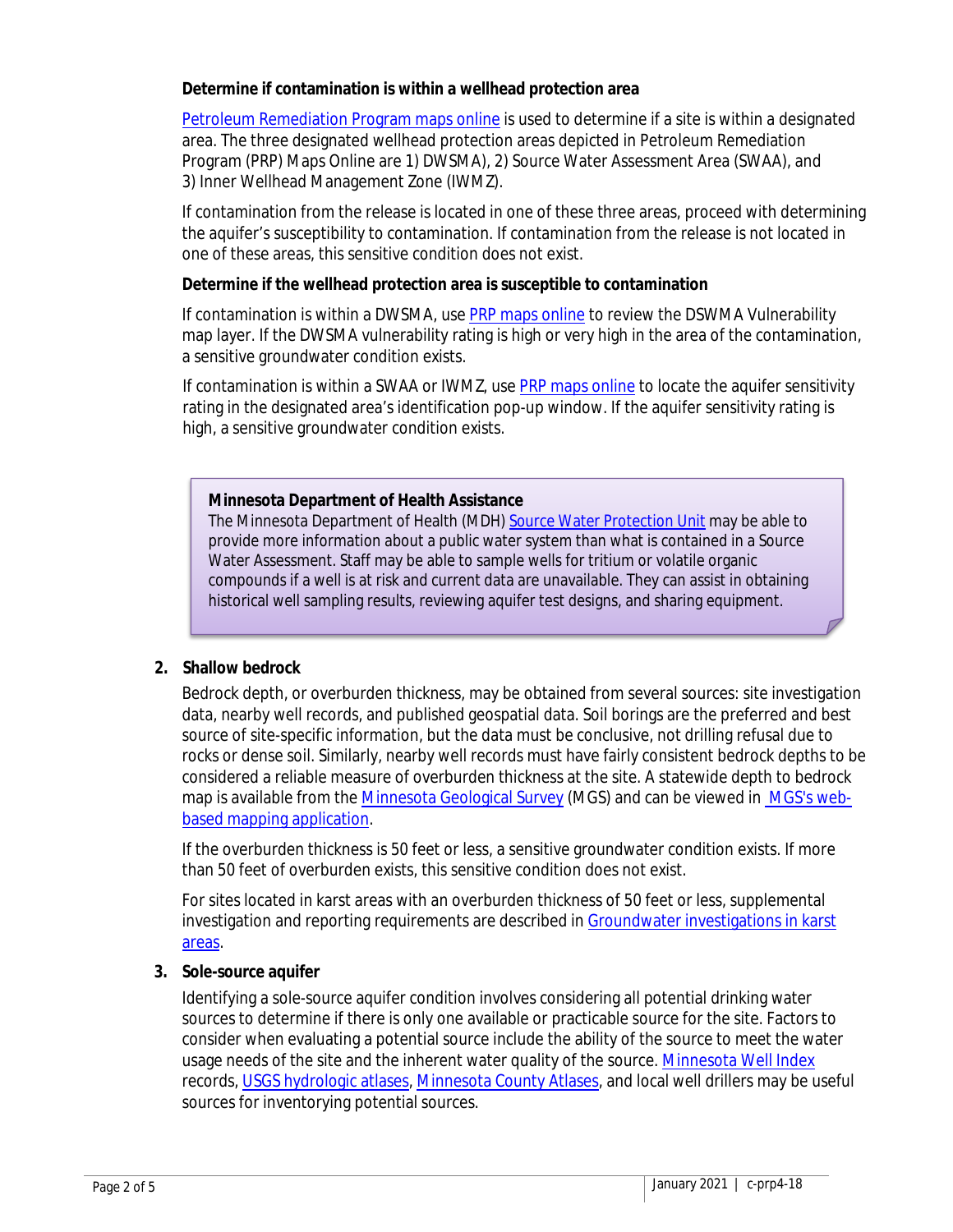To assist in making this determination, practicable and impracticable drinking water sources include but are not limited to the examples below. The following lists are not exhaustive. If a review of nearby well records indicates only one aquifer is in use, conduct a more careful evaluation of other potential drinking water sources to determine if there is a practicable alternative source.

Practicable sources include:

- t, An existing public water system that services the area or is near enough to be considered a feasible alternative source.
- An aquifer with existing water supply well usage.
- Designated surface water sources as listed i[n Minn. R. ch. 7050.](https://www.revisor.mn.gov/rules/?id=7050)

Impracticable sources include:

- Shallow water table aquifers less than 15 feet from the surface.
- Bedrock formations not currently used as a water supply unless proven practicable by test well installation.
- A hydrogeologic unit with a transmissivity less than 50 ft<sup>2</sup>/day is not considered an aquifer  $\mathcal{L}^{\text{max}}$ by the PRP.

If there is only one available or practicable drinking water source, a sensitive condition exists.

### **4. Shallow sand and gravel aquifers**

Use site investigation data (e.g., well records, soil borings, receptor survey results) to determine the predominant soil type and the presence and depth of existing water supply wells.

If active water supply wells are generally screened within the upper 75 feet, and the predominant soil type is sand or gravel, a sensitive condition exists.

## **II. Investigation and reporting requirements**

## **A. Investigation requirements**

**1.** For all sensitive conditions, the following work is required prior to submitting the *Investigation* [report:](https://www.pca.state.mn.us/sites/default/files/c-prp4-06.doc)

Sample all well(s) $<sup>1</sup>$  $<sup>1</sup>$  $<sup>1</sup>$ </sup>

- a. Within 500 feet of the site
- b. Within 1,000 feet of the site if recalcitrant petroleum compounds<sup>[2](#page-2-1)</sup> are present<sup>[3](#page-2-2)</sup>
- **2.** In addition, for a wellhead protection area sensitive condition associated with a Community or Nontransient Noncommunity public water system, the following work is required prior to submitting the **Investigation report:** 
	- a. Obtain the latest MDH volatile organic compound (VOC) sampling results<sup>[4](#page-2-3)</sup>
	- b. Obtain a copy of the Wellhead Protection Plan<sup>[5](#page-2-4)</sup> if available

<span id="page-2-0"></span><sup>&</sup>lt;sup>1</sup> If there are more than 10 water supply wells within the applicable radial distance, contact the Minnesota Pollution Control Agency (MPCA) to discuss the need to sample more than 10 wells. Be prepared to discuss well locations, groundwater plume geometry, groundwater flow direction, and geology.

<span id="page-2-1"></span><sup>2</sup> Recalcitrant petroleum compounds include 1,2-dibromoethane (EDB), 1,2-dichloroethane (DCA), and methyl *tertiary*-butyl ether (MTBE).

<span id="page-2-2"></span><sup>&</sup>lt;sup>3</sup> Present means a contaminant has been detected through laboratory analysis during the site investigation.

<span id="page-2-3"></span><sup>4</sup> Minnesota Department of Health (MDH) VOC sampling results for Community and Nontransient Noncommunity public water systems can be obtained for by contacting MDH staff in th[e Drinking Water Protection Section.](https://www.health.state.mn.us/communities/environment/water/dwp.html)

<span id="page-2-4"></span><sup>5</sup> Wellhead Protection Plans, if available, can be obtained from the pubic water system'[s Source Water Assessment.](https://www.health.state.mn.us/communities/environment/water/swp/swa.html)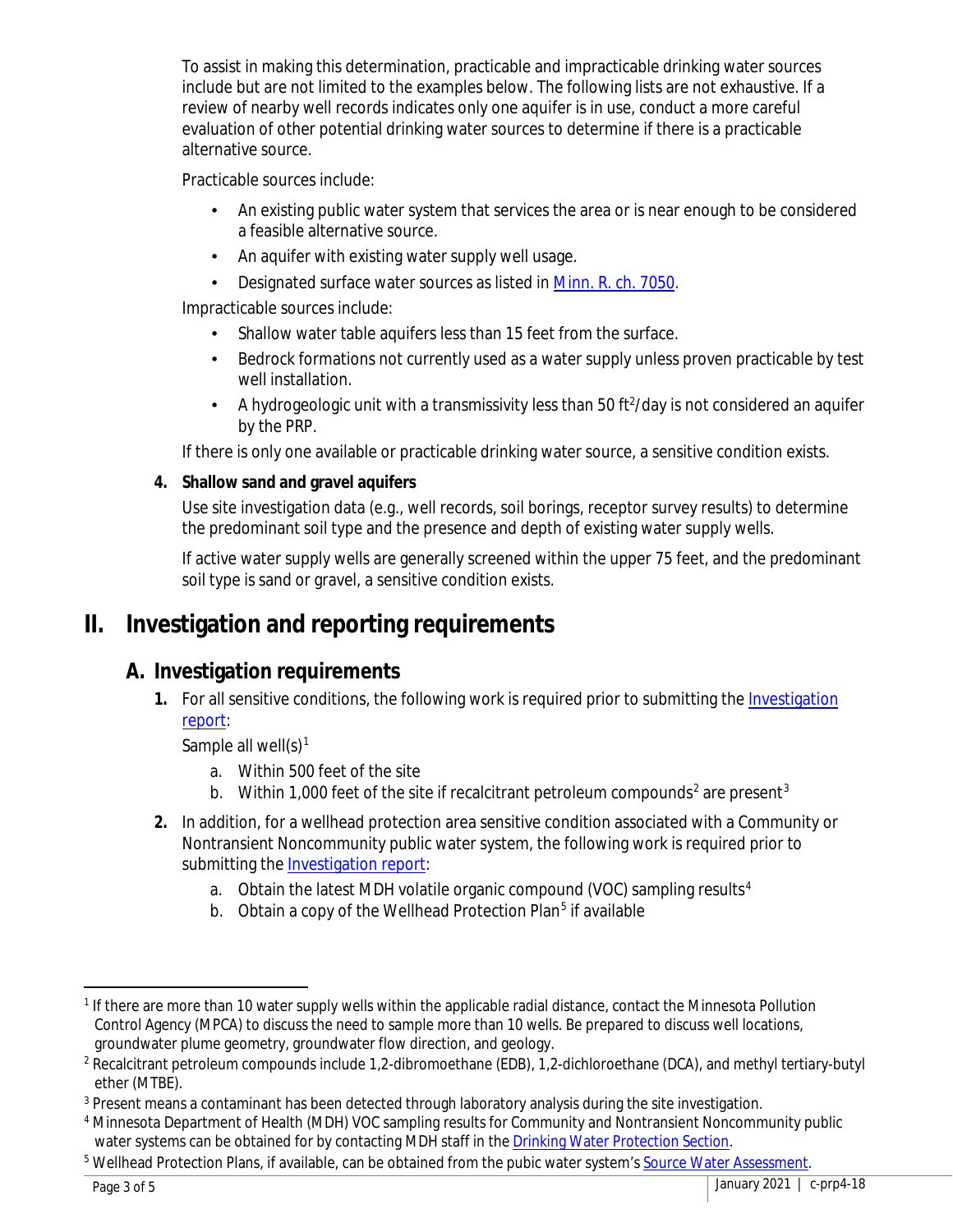## **B. Reporting requirements**

The results of the assessment are reported in the [Investigation report.](https://www.pca.state.mn.us/sites/default/files/c-prp4-06.doc) Prior to submitting the [Investigation report,](https://www.pca.state.mn.us/sites/default/files/c-prp4-06.doc) however, contact the MPCA to discuss your strategies to further evaluate the risk and whether corrective action should be considered. Section III lists several options that can aid in evaluating the risk associated with sensitive groundwater conditions. If you want to consider other options not listed below, be prepared to discuss them when contacting the MPCA.

## **III. Options for evaluating risk for sensitive groundwater conditions**

Written MPCA approval is required before proceeding with any of these options. Approval will occur after submittal of the [Investigation report.](https://www.pca.state.mn.us/sites/default/files/c-prp4-06.doc)

### **A. Measured travel time evaluation**

When calculating groundwater travel time using hydraulic conductivity, grain size-based hydraulic conductivity estimates are not applicable for sensitive conditions. More robust methods for determining hydraulic conductivity, such as pump tests, are needed to adequately determine travel times to nearby receptors. Consider contamination depth, preferential flow paths, and aquifer heterogeneity when assessing if the current monitoring well network is suitable for evaluating hydraulic conductivity with these methods.

## **B. Vertical migration evaluation**

Vertical contaminant migration is an important factor at sites with a sensitive groundwater condition. Additional assessment techniques may be required to fully characterize the three-dimensional extent and stability of the contaminant plume. Confining layers may still transmit water to deeper aquifers or contain fractures with contaminant migration rates orders of magnitude higher than predicted. Some of these techniques include but are not limited to:

#### **1. Environmental tracers**

Environmental tracers can be used to determine groundwater age and flow conditions. Some of these tracers include chloride, nitrate, chlorofluorocarbons, sulfur hexafluoride, and tritium. Tracer analysis can be employed to determine if a deeper aquifer has been impacted by anthropogenic activities and, therefore, may be at risk from surface or near-surface contamination.

#### **2. Deep or multi-level wells**

To account for complex flow paths in stratified or fractured, low permeability soils, deeper wells should be located downgradient of areas where vertical migration is likely to define the plume edge. In addition, do not place these wells in areas of light non-aqueous phase liquid or highly contaminated groundwater. Consideration needs to be given to the design of deep monitoring wells. This includes screen length and placement, such as five-foot screen lengths at the top of a confined aquifer where contamination is migrating through a confining layer. In addition, off-theshelf multi-level well systems are an option for contaminant monitoring at specific depth intervals.

### **C. Plume stability assessment**

When a sensitive groundwater condition exists, plume stability assessment will generally require monitoring for a minimum of three years. The purposes of extended monitoring are to confidently assess plume stability and to better capture seasonal fluctuations. The monitoring duration may be influenced by the time required to install a suitable monitoring well network.